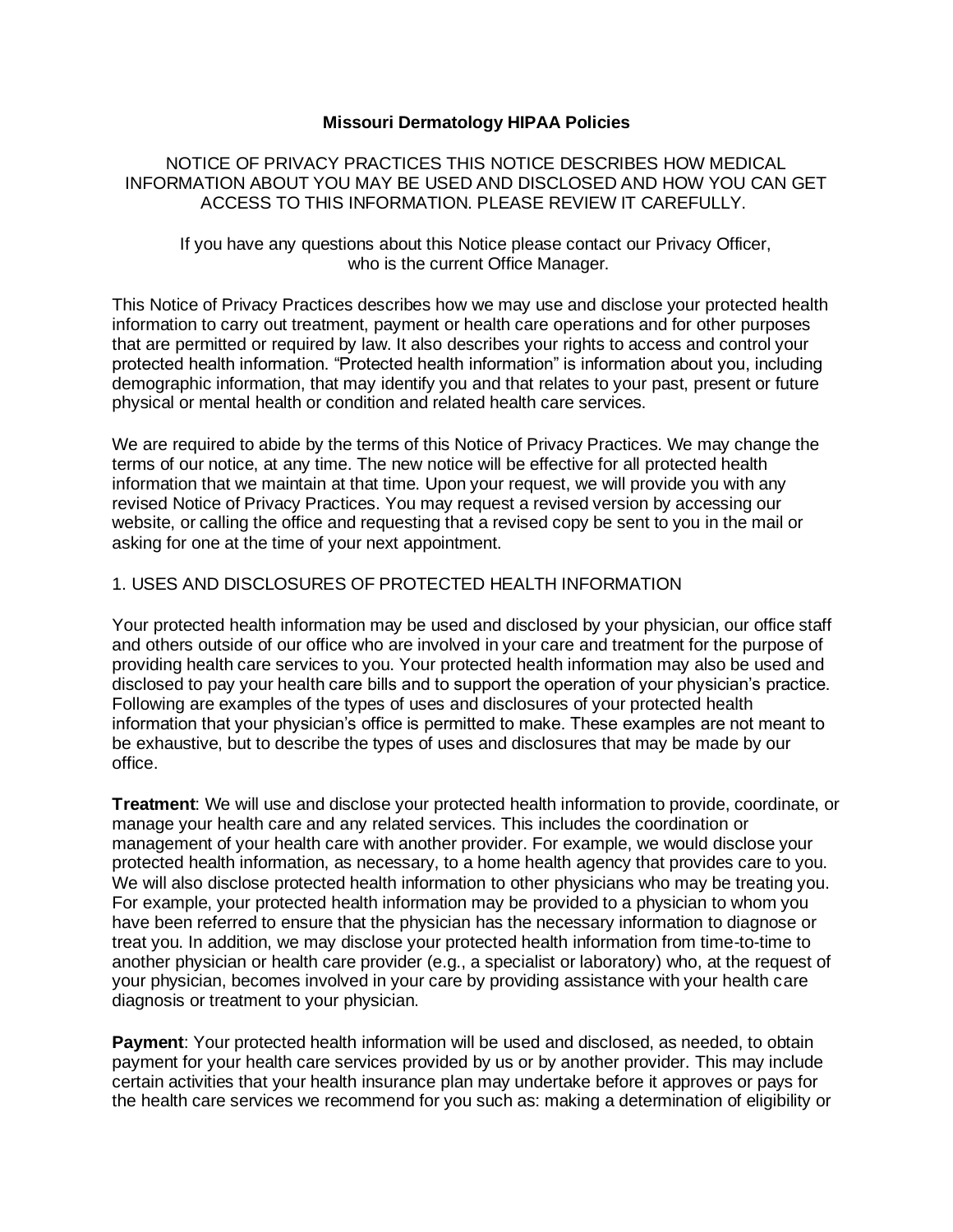coverage for insurance benefits, reviewing services provided to you for medical necessity, and undertaking utilization review activities. For example, obtaining approval for a hospital stay may require that your relevant protected health information be disclosed to the health plan to obtain approval for the hospital admission.

**Health Care Operations**: We may use or disclose, as needed, your protected health information in order to support the business activities of your physician's practice. These activities include, but are not limited to, quality assessment activities, employee review activities, training of medical students, licensing, fundraising activities, and conducting or arranging for other business activities. We will share your protected health information with third party "business associates" that perform various activities (for example, billing or transcription services) for our practice. Whenever an arrangement between our office and a business associate involves the use or disclosure of your protected health information, we will have a written contract that contains terms that will protect the privacy of your protected health information. We may use or disclose your protected health information, as necessary, to provide you with information about treatment alternatives or other health-related benefits and services that may be of interest to you.

## **Other Permitted and Required Uses and Disclosures That May Be Made Without Your Authorization or Opportunity to Agree or Object**

We may use or disclose your protected health information in the following situations without your authorization or providing you the opportunity to agree or object. These situations include:

**Required By Law**: We may use or disclose your protected health information to the extent that the use or disclosure is required by law. The use or disclosure will be made in compliance with the law and will be limited to the relevant requirements of the law. You will be notified, if required by law, of any such uses or disclosures.

**Public Health**: We may disclose your protected health information for public health activities and purposes to a public health authority that is permitted by law to collect or receive the information. For example, a disclosure may be made for the purpose of preventing or controlling disease, injury or disability.

**Communicable Diseases**: We may disclose your protected health information, if authorized by law, to a person who may have been exposed to a communicable disease or may otherwise be at risk of contracting or spreading the disease or condition.

**Health Oversight**: We may disclose protected health information to a health oversight agency for activities authorized by law, such as audits, investigations, and inspections. Oversight agencies seeking this information include government agencies that oversee the health care system, government benefit programs, other government regulatory programs and civil rights laws.

**Abuse or Neglect**: We may disclose your protected health information to a public health authority that is authorized by law to receive reports of child abuse or neglect. In addition, we may disclose your protected health information if we believe that you have been a victim of abuse, neglect or domestic violence to the governmental entity or agency authorized to receive such information. In this case, the disclosure will be made consistent with the requirements of applicable federal and state laws.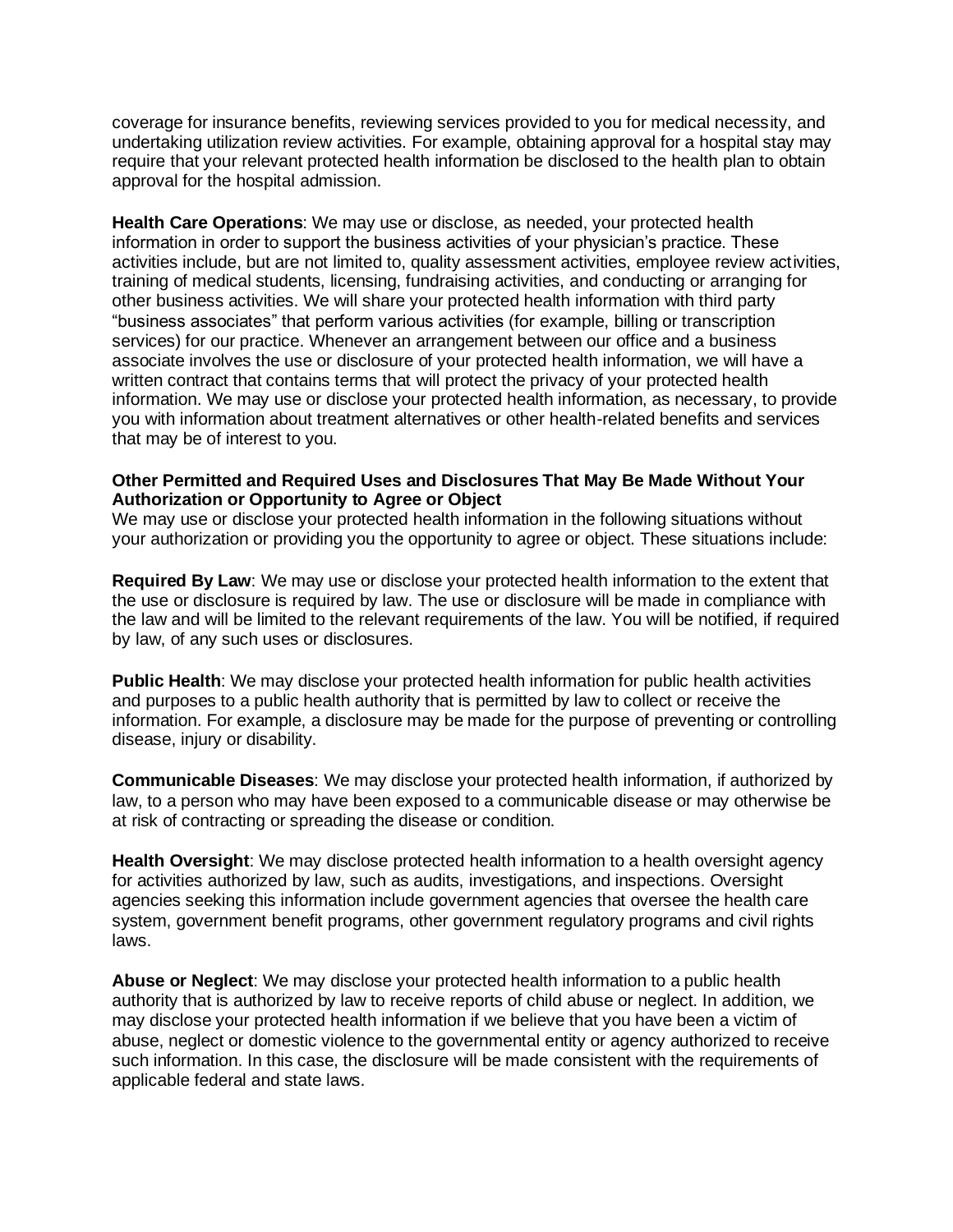**Food and Drug Administration**: We may disclose your protected health information to a person or company required by the Food and Drug Administration for the purpose of quality, safety, or effectiveness of FDA-regulated products or activities including, to report adverse events, product defects or problems, biologic product deviations, to track products; to enable product recalls; to make repairs or replacements, or to conduct post marketing surveillance, as required.

**Legal Proceedings**: We may disclose protected health information in the course of any judicial or administrative proceeding, in response to an order of a court or administrative tribunal (to the extent such disclosure is expressly authorized), or in certain conditions in response to a subpoena, discovery request or other lawful process.

**Law Enforcement**: We may also disclose protected health information, so long as applicable legal requirements are met, for law enforcement purposes. These law enforcement purposes include (1) legal processes and otherwise required by law, (2) limited information requests for identification and location purposes, (3) pertaining to victims of a crime, (4) suspicion that death has occurred as a result of criminal conduct, (5) in the event that a crime occurs on the premises of our practice, and (6) medical emergency (not on our practice's premises) and it is likely that a crime has occurred. Coroners, Funeral Directors, and Organ Donation: We may disclose protected health information to a coroner or medical examiner for identification purposes, determining cause of death or for the coroner or medical examiner to perform other duties authorized by law. We may also disclose protected health information to a funeral director, as authorized by law, in order to permit the funeral director to carry out their duties. We may disclose such information in reasonable anticipation of death. Protected health information may be used and disclosed for cadaveric organ, eye or tissue donation purposes.

**Research**: We may disclose your protected health information to researchers when their research has been approved by an institutional review board that has reviewed the research proposal and established protocols to ensure the privacy of your protected health information.

**Criminal Activity**: Consistent with applicable federal and state laws, we may disclose your protected health information, if we believe that the use or disclosure is necessary to prevent or lessen a serious and imminent threat to the health or safety of a person or the public. We may also disclose protected health information if it is necessary for law enforcement authorities to identify or apprehend an individual.

**Military Activity and National Security**: When the appropriate conditions apply, we may use or disclose protected health information of individuals who are Armed Forces personnel (1) for activities deemed necessary by appropriate military command authorities; (2) for the purpose of a determination by the Department of Veterans Affairs of your eligibility for benefits, or (3) to foreign military authority if you are a member of that foreign military services. We may also disclose your protected health information to authorized federal officials for conducting national security and intelligence activities, including for the provision of protective services to the President or others legally authorized.

**Workers' Compensation**: We may disclose your protected health information as authorized to comply with workers' compensation laws and other similar legally established programs.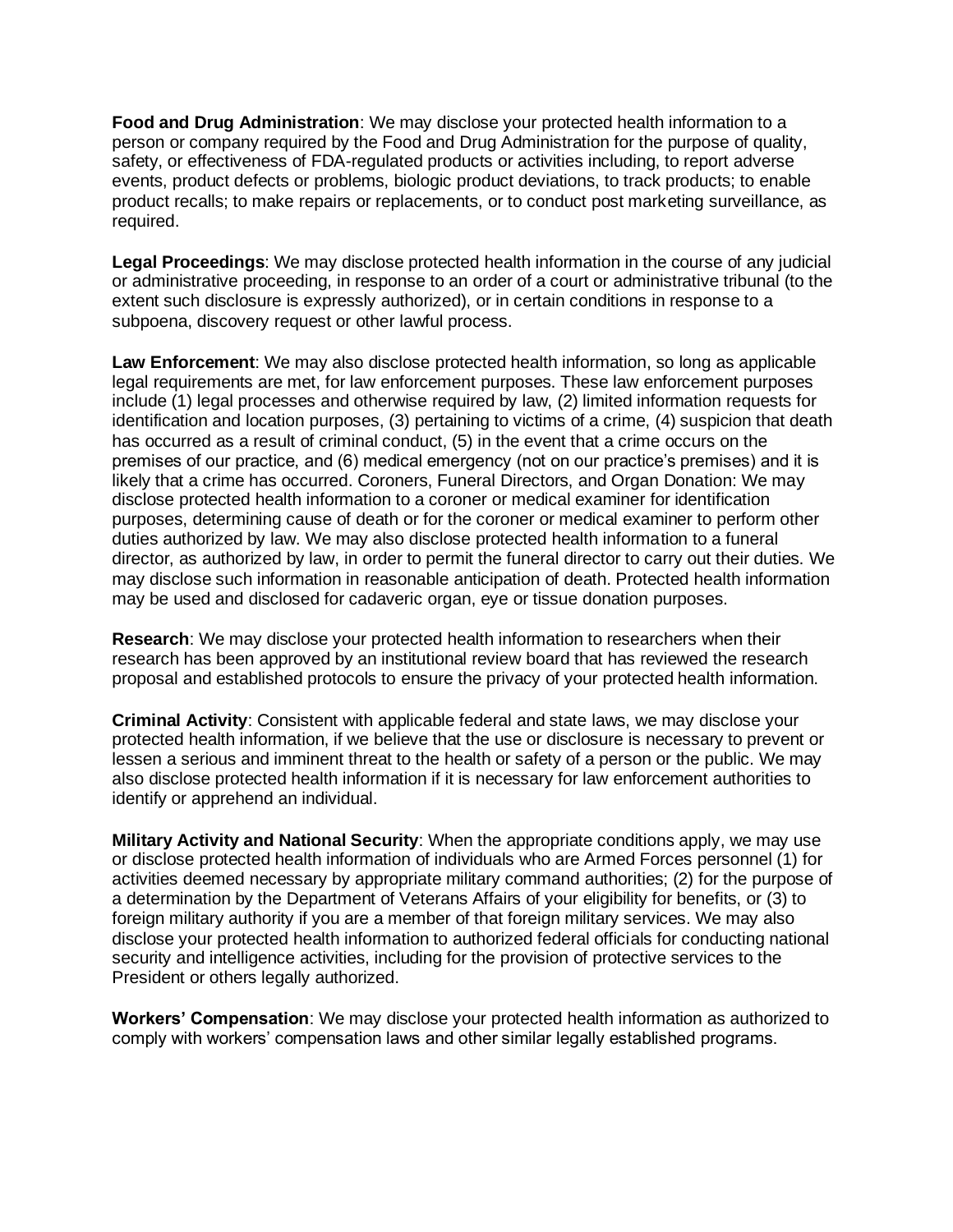**Inmates**: We may use or disclose your protected health information if you are an inmate of a correctional facility and your physician created or received your protected health information in the course of providing care to you.

## **Uses and Disclosures of Protected Health Information Based upon Your Written Authorization**

Other uses and disclosures of your protected health information will be made only with your written authorization, unless otherwise permitted or required by law as described below. You may revoke this authorization in writing at any time. If you revoke your authorization, we will no longer use or disclose your protected health information for the reasons covered by your written authorization. Please understand that we are unable to take back any disclosures already made with your authorization.

# **Other Permitted and Required Uses and Disclosures That Require Providing You the Opportunity to Agree or Object**

We may use and disclose your protected health information in the following instances. You have the opportunity to agree or object to the use or disclosure of all or part of your protected health information. If you are not present or able to agree or object to the use or disclosure of the protected health information, then your physician may, using professional judgement, determine whether the disclosure is in your best interest.

**Facility Directories**: Unless you object, we will use and disclose in our facility directory your name, the location at which you are receiving care, your general condition (such as fair or stable), and your religious affiliation. All of this information, except religious affiliation, will be disclosed to people that ask for you by name. Your religious affiliation will be only given to a member of the clergy, such as a priest or rabbi.

**Others Involved in Your Health Care or Payment for your Care**: Unless you object, we may disclose to a member of your family, a relative, a close friend or any other person you identify, your protected health information that directly relates to that person's involvement in your health care. If you are unable to agree or object to such a disclosure, we may disclose such information as necessary if we determine that it is in your best interest based on our professional judgment. We may use or disclose protected health information to notify or assist in notifying a family member, personal representative or any other person that is responsible for your care of your location, general condition or death. Finally, we may use or disclose your protected health information to an authorized public or private entity to assist in disaster relief efforts and to coordinate uses and disclosures to family or other individuals involved in your health care.

# **2. YOUR RIGHTS**

Following is a statement of your rights with respect to your protected health information and a brief description of how you may exercise these rights. You have the right to inspect and copy your protected health information. This means you may inspect and obtain a copy of protected health information about you for so long as we maintain the protected health information. You may obtain your medical record that contains medical and billing records and any other records that your physician and the practice uses for making decisions about you. As permitted by federal or state law, we may charge you a reasonable copy fee for a copy of your records.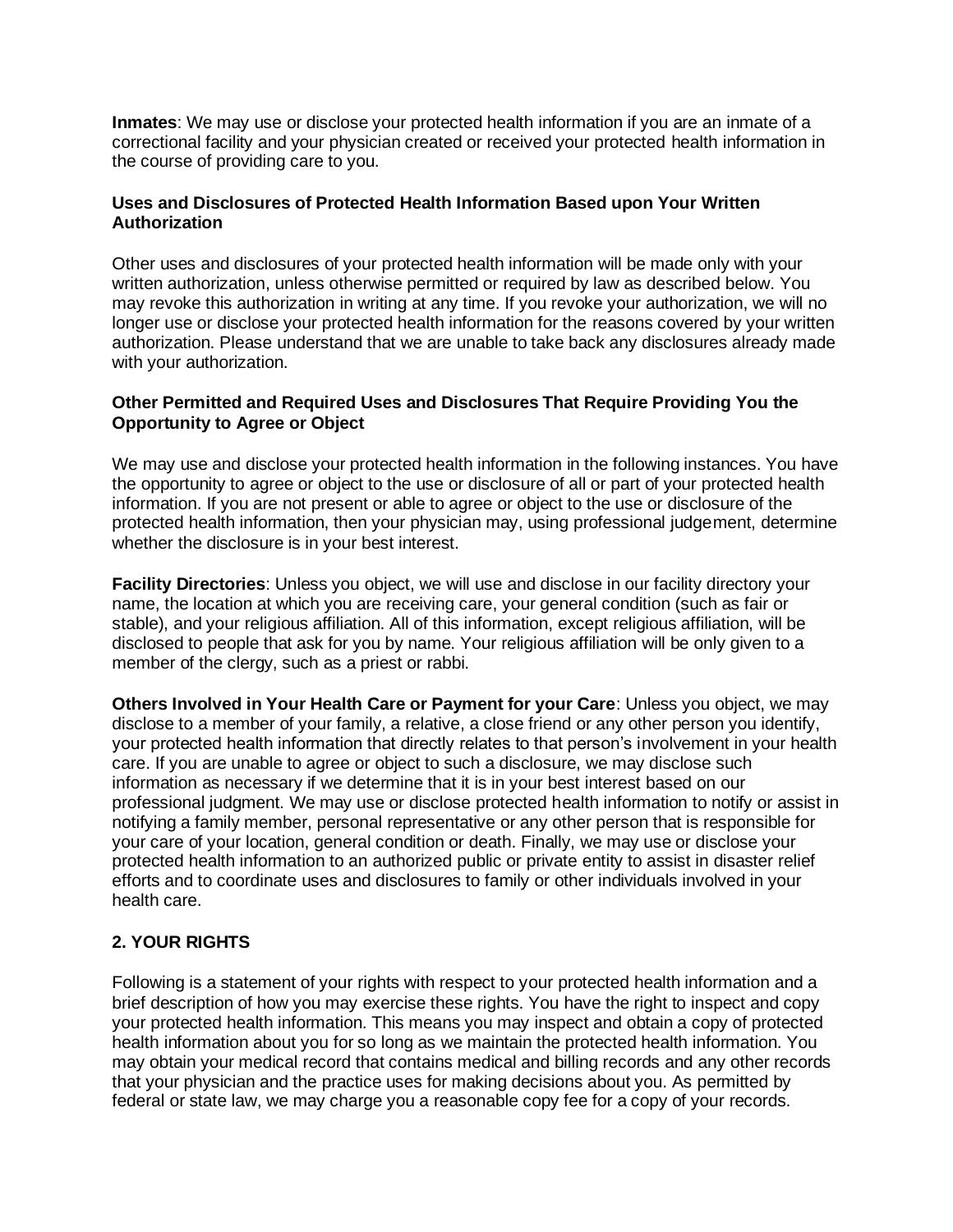Under federal law, however, you may not inspect or copy the following records: psychotherapy notes; information compiled in reasonable anticipation of, or use in, a civil, criminal, or administrative action or proceeding; and laboratory results that are subject to law that prohibits access to protected health information. Depending on the circumstances, a decision to deny access may be reviewable. In some circumstances, you may have a right to have this decision reviewed. Please contact our Privacy Officer if you have questions about access to your medical record.

# **You have the right to request a restriction of your protected health information**.

This means you may ask us not to use or disclose any part of your protected health information for the purposes of treatment, payment or health care operations. You may also request that any part of your protected health information not be disclosed to family members or friends who may be involved in your care or for notification purposes as described in this Notice of Privacy Practices. Your request must state the specific restriction requested and to whom you want the restriction to apply.

Your physician is not required to agree to a restriction that you may request. If your physician does agree to the requested restriction, we may not use or disclose your protected health information in violation of that restriction unless it is needed to provide emergency treatment. With this in mind, please discuss any restriction you wish to request with your physician. You may request a restriction by written request.

# **You have the right to request to receive confidential communications from us by alternative means or at an alternative location**.

We will accommodate reasonable requests. We may also condition this accommodation by asking you for information as to how payment will be handled or specification of an alternative address or other method of contact. We will not request an explanation from you as to the basis for the request. Please make this request in writing to our Privacy Officer.

# **You may have the right to have your physician amend your protected health information**.

This means you may request an amendment of protected health information about you in a designated record set for so long as we maintain this information. In certain cases, we may deny your request for an amendment. If we deny your request for amendment, you have the right to file a statement of disagreement with us and we may prepare a rebuttal to your statement and will provide you with a copy of any such rebuttal. Please contact our Privacy Officer if you have questions about amending your medical record.

#### **You have the right to receive an accounting of certain disclosures we have made, if any, of your protected health information**.

This right applies to disclosures for purposes other than treatment, payment or health care operations as described in this Notice of Privacy Practices. It excludes disclosures we may have made to you if you authorized us to make the disclosure, for a facility directory, to family members or friends involved in your care, or for notification purposes, for national security or intelligence, to law enforcement (as provided in the privacy rule) or correctional facilities, as part of a limited data set disclosure. The right to receive this information is subject to certain exceptions, restrictions and limitations.

#### **You have the right to obtain a paper copy of this notice from us, upon request, even if you have agreed to accept this notice electronically**.